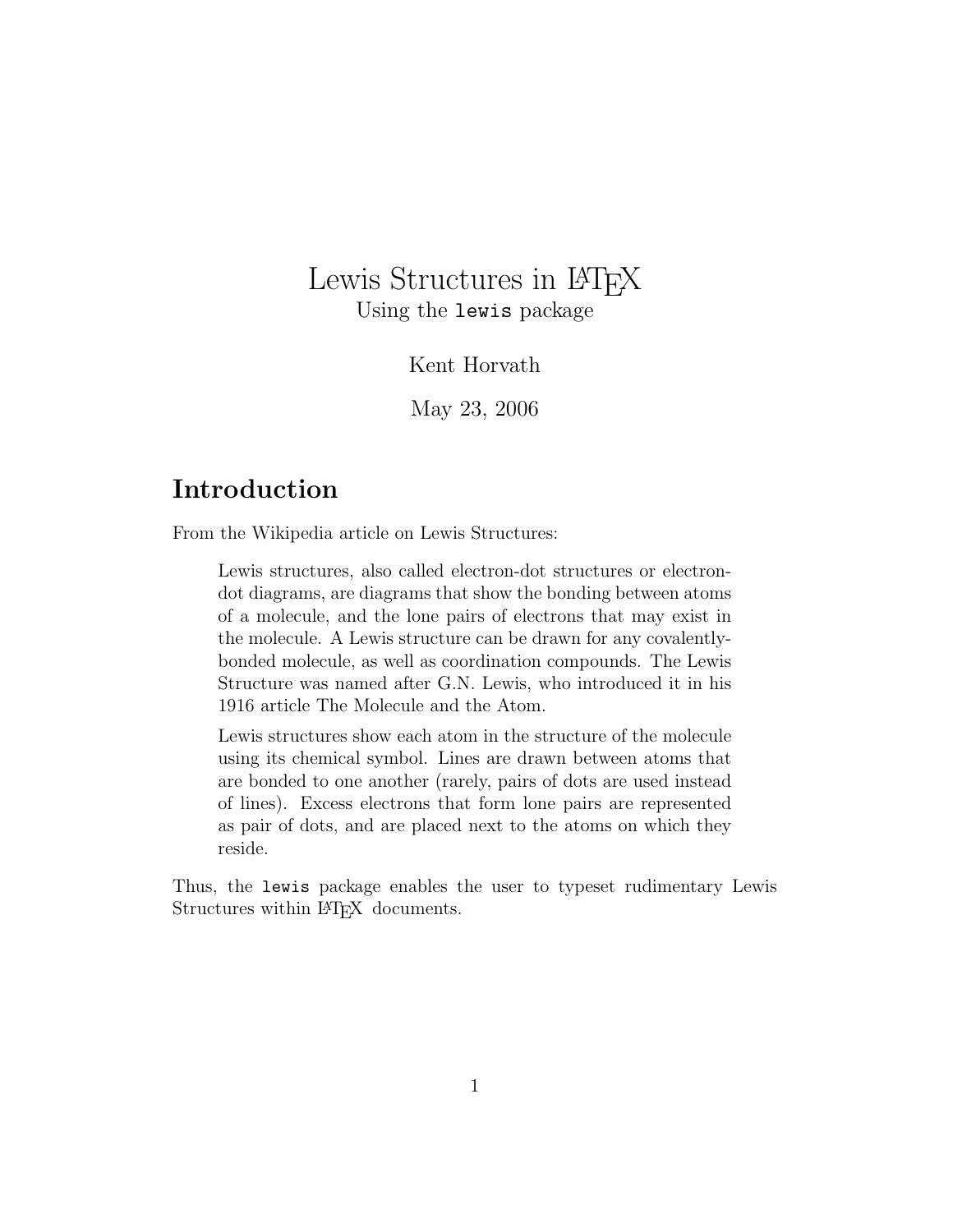## Usage

There is but one command in the lewis package:

 $\text{x}{.}{.}{.}{}{.}{.}{}{.}$ 

Such that X is the desired chemical symbol around which the electron dots will be placed. Each  $\{\cdot\}$  represents the symbol that will be placed in the electron dot position, beginning with the lower left hand position and proceeding clockwise around the symbol, X. Thus,  $\text{X}\$  {1}{2}{3}{4}{5}{6}{7}{8} would produce:

$$
\begin{smallmatrix}&&3&4\\2&X&5\\1&X&6\\8&7\end{smallmatrix}
$$

Because the most common usage of the lewis structures is to place dots within positions 1-8, the period  $\{.\}$  is an ideal choice:

$$
\frac{1}{2}\sum_{i=1}^{n-1}
$$

There is one caveat, however, which is that the infinite configurability of lewis structure diagrams is very difficult to program and so arrays and alignment tweaks such as \hspace may ultimately be needed to achieve the desired results. What follows are several textbook examples of Lewis Structures, as well as the code needed to produce them.